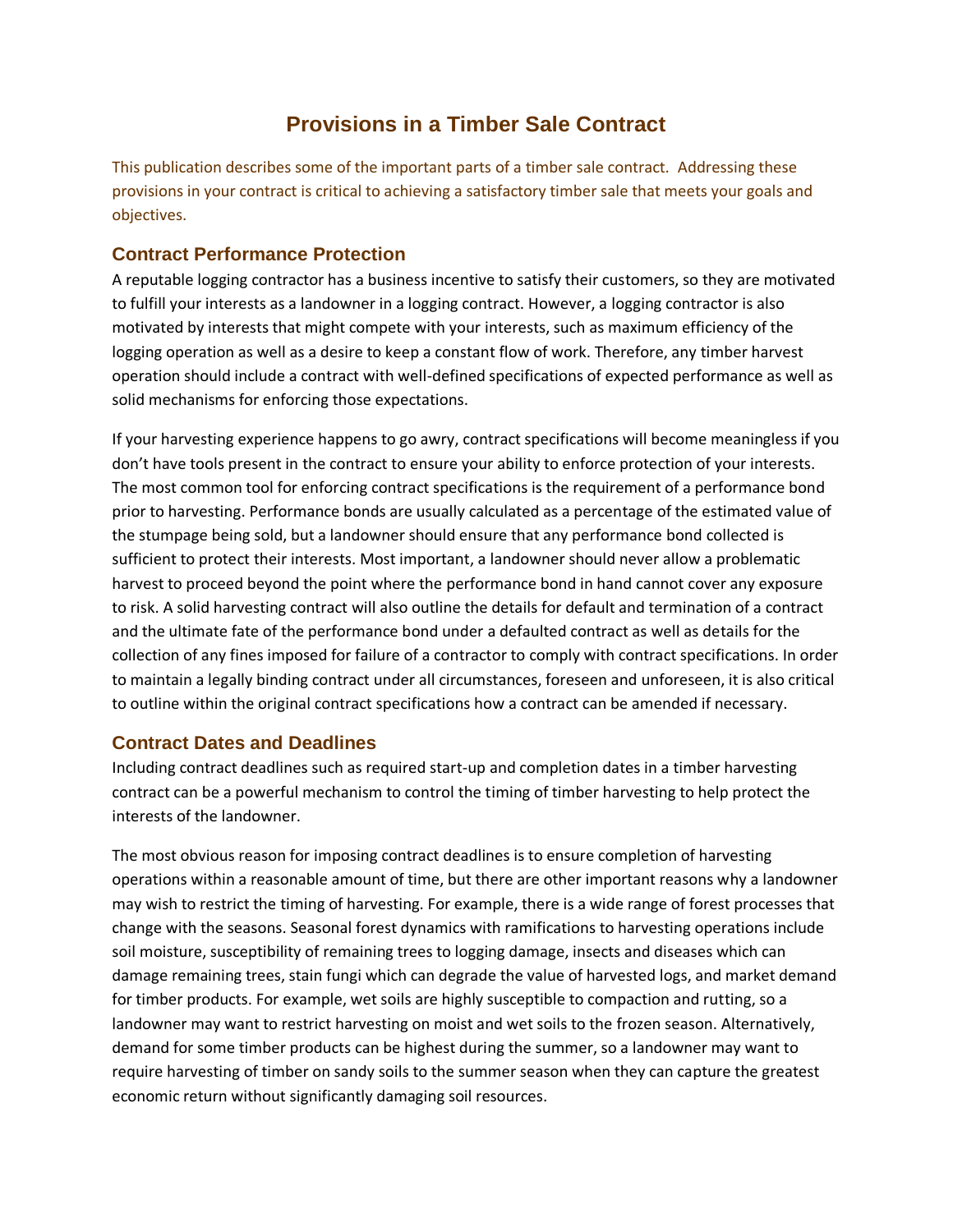Landowners should consider working closely with a professional forester to ensure that all seasonal issues are well protected by contract stipulations. Additionally, a balance may need to be struck between desires to have a harvest completed within a reasonable time while still protecting all seasonal concerns. A professional forester can assist a landowner in protecting these values while maintaining the feasibility of the proposed timber harvest to a logging contractor. Options to amend contract deadlines are particularly important to ensure that you can maintain a legal and binding contract if harvesting doesn't fit into the timeline that you initially anticipated.

#### **Damage to Remaining Trees**

Most timber harvests remove some but not all of the trees. The trees remaining after a harvest will provide the value of your future stand. In particular, thinning and single-tree selection harvests leave a stand with nearly full forest cover and typically strive to improve overall quality of the timber resource as the stand develops. However, the activities of felling and removing trees from a stand have the potential to damage the trees that are left standing. Even horses and light-on-the-land logging equipment have the potential to produce very significant damage to standing trees, and this damage has very important ramifications to the health and vitality of your woodland as well as the economic value of future timber harvests.

Logging damage to remaining trees will often reduce future tree growth and can lead to the death of otherwise healthy standing trees. When large branches are broken off or when bark is removed, fresh wood is exposed to a wide variety of tree insects and diseases, and some of these pests can kill previously healthy trees. At the very least, the wounding of a tree will introduce decay fungi that will discolor and rot the interior wood of a tree, which will reduce the quality, economic value, and merchantable volume of wood when these trees are ultimately harvested. Trees are most susceptible to damage in spring and summer when they are actively growing.

While it is essentially impossible to harvest trees without some level of damage to some of the remaining trees, it is important to minimize damage, both to the number of trees damaged and the extent of damage to any individual tree. Some strategies for controlling damage involve a fee schedule that fines a contractor for each tree damaged. Typically these fee systems are graduated based on the economic potential of the damaged tree. Another common strategy is to set a threshold for an acceptable number of damaged trees and any damage in excess of that threshold would cause a contract to default. For both of these systems, it may be important to define exactly what damage is in the contract. Under any circumstances, working closely with the logging contractor and clear communication of your concern regarding damage will help minimize logging damage to your woodland. Trees along skid trails, particularly at any turning points, and trees adjacent to areas where logs are stacked before being trucked to a mill are particularly prone to damage, so working closely with your contractor to minimize damage in these areas in particular will provide the most important protection to your future interests.

## **Soil Compaction and Rutting**

Operating any logging equipment, including horses and so-called "light-on-the-land" logging equipment has the potential to damage woodland soil resources by causing compaction and rutting. Compacted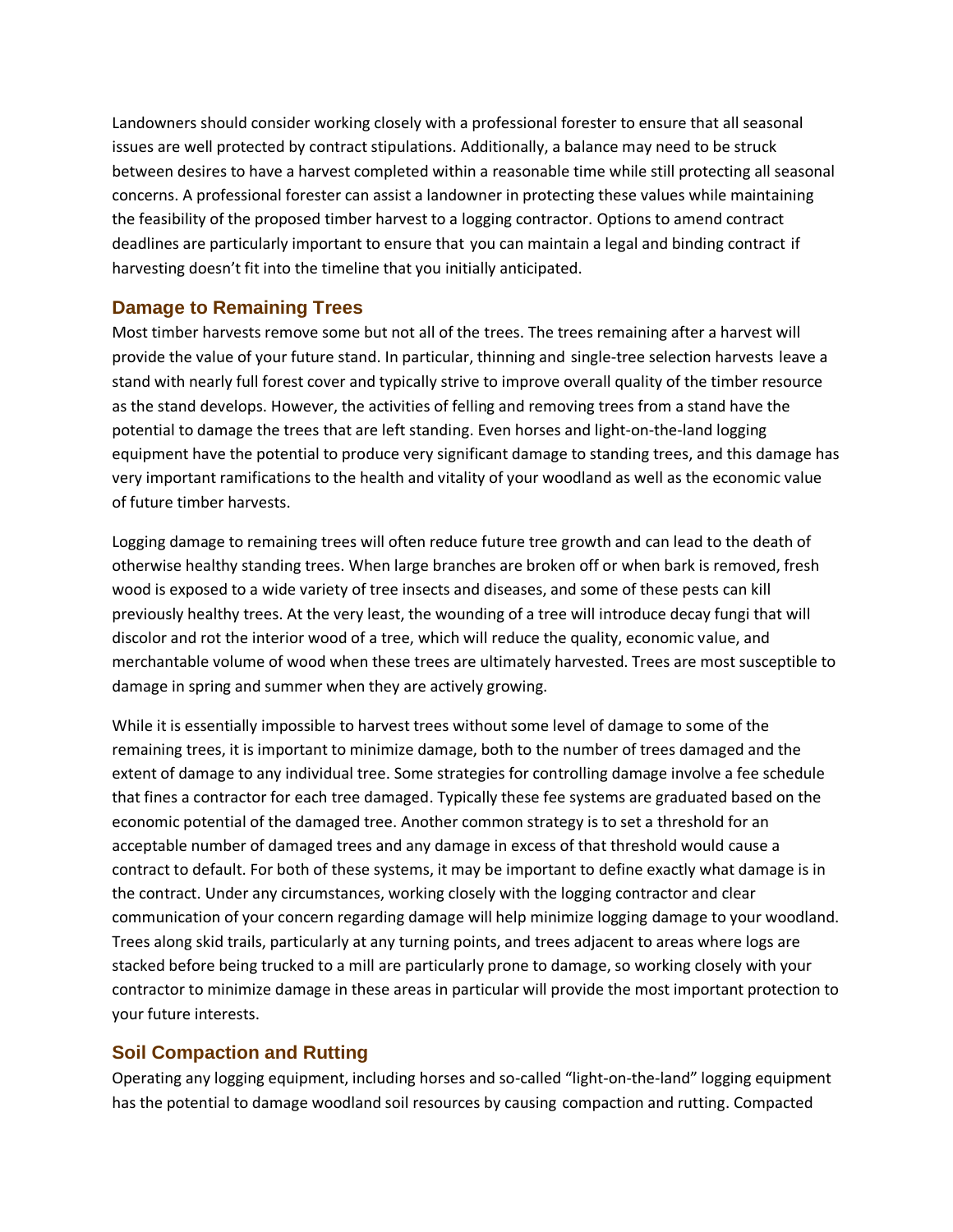soil resists absorption of water, restricts movement of air around the roots, and produces a physical barrier to the development of roots. The combination of these factors can significantly decrease tree growth. Rutting restricts the movement of water through and across the soil profile making the rutted area too wet to grow trees and robbing the surrounding areas from moisture they would otherwise receive. More importantly, rutting cuts the surface roots of trees, which are the roots that provide trees with the vast majority of their nutrients and moisture. Wet soils are considerably more prone to compaction and rutting then dry soils, and medium texture (loamy) soils are most prone to permanent compaction.

The easiest way to minimize compaction and rutting is to operate logging equipment only when the ground is fully frozen. This is why winter is the busiest logging season, so it can be difficult to acquire the services of loggers during the winter, particularly the most reputable loggers. Also, because winter is the busiest logging season, some mills experience seasonal shortages of wood during summer, so logging that can safely occur during the summer can often yield a landowner significantly higher stumpage values. Furthermore, some compaction and rutting can occur even during winter, so provisions to minimize soil damage are a critical component of any logging contract.

A common mechanism for minimizing compaction is to restrict the abundance of skid trails across a site. Skid trails are the travel routes that logging equipment use to move around a stand. Some specifications on skid trail layout can be outlined in a logging contract, but, at the very least, a logging contract should specify a maximum skid trail width and a minimum distance between skid trails. This approach will concentrate compaction onto these defined trails, but will also restrict the prevalence of compaction across the site. Many woodland owners develop trails for recreation in advance of any logging operation, and these trails provide an excellent opportunity for skid trail location. Some people argue that not restricting traffic to skid trails and asking the contractor to try to produce an even impact across the entire ground surface of a site can manage compaction better than a defined system of skid trails. However, the majority of the negative impacts from compaction occur from the first pass of heavy equipment, so this strategy of dispersing the impact will typically have a larger cumulative negative impact on the productivity of the site. Fines per linear foot for length of skid trail that is too close to a neighboring skid trail is a common tool to enforce these contract limits.

Contract provisions for fining per linear foot of ruts in excess of a specified limit is a common tool used to minimize rutting. Some contracts contain provisions that define the physical characteristics of a rut in detail, particularly definitions of the minimum depth to classify as a rut. Then these contracts detail restrictions on the maximum cumulative length of rutting acceptable across a logging job. While rutting is highly undesirable, a small amount of rutting is sometimes unavoidable, so these types of limits are typically more practical than a complete ban.

Another common tool used by landowners to limit soil damage is to restrict the types of equipment that can operate in their woodlots. Pole skidders, iron mules, and bulldozers are commonly used in logging to pull trees from the woods, but these machines are not designed to be light on the land. These types of logging equipment are best used during the season of fully frozen ground or on sites with very light sandy soils. However, there are newer logging technologies being developed today that can remove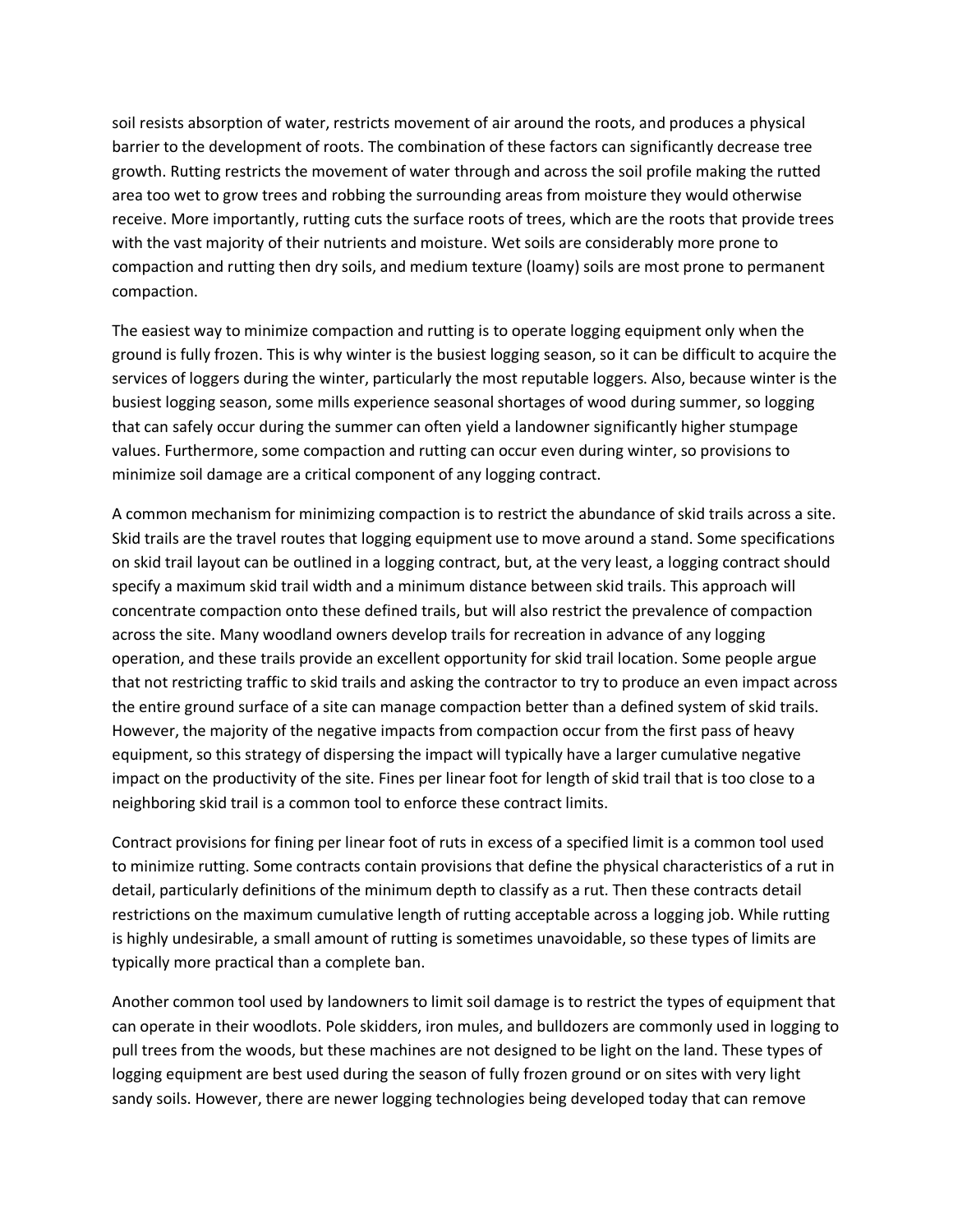large amounts of wood while producing minimal soil compaction. Some high-flotation wheeled and tracked forwarders that lift and carry the wood off the ground and carry it out in a bunk can produce a footprint on the ground that is lighter than a walking person. Timber processors can also be used which limb the trees and spreads the slash in front of them, which significantly reduces the impact to the soil as this equipment travels across the slash.

#### **Sorting of Products**

There is a great diversity of manufacturing facilities in the forest products industry in Wisconsin, so there are a variety of alternatives for selling the wood that is harvested off of your woodlot. The same piece of wood harvested from your woodlot may return drastically different receipts to you depending on where it is delivered. Receiving the maximum dollar value for your wood requires knowledge of forest product specifications as well as current market conditions.

Furthermore, logging contractors often work on contracts with specific mills and their profit margins may not be greatest at the same mill where you will receive the highest dollar for your wood. If your stumpage is sold lump-sum then sorting of specific wood products is not important to you, but if you sell your stumpage by mill scale receipts, then the sorting of your wood to maximize its value to you can have a significant impact on your financial returns. If your stumpage is being sold by scale, then detailed contract provisions can and should be developed to define how wood products should be sorted to maximize their value to you. Working closely with an experienced professional forester will help you access the best markets for the largest return.

On the other hand, requiring lots of detailed sorting of wood products does have some drawback. For example, the number of stacks of logs will increase the size of the area impacted by more intense traffic of heavy equipment. Additionally, there must be a sufficient volume in each sort category to provide a full truckload or trucking costs will rise. At the end of a sale, expect to have only partial loads of several sorts that must be combined to one mixed sort and delivered to whoever will take it.

## **Decking of Products**

Harvested logs and pulp sticks are carried out of the woods and are stacked at a staging area, or landing, until they are loaded onto a truck and delivered to a mill. With all of the heavy equipment and truck traffic, the area in and around the landing receives a concentration of heavy soil compaction. Most landings become sufficiently compacted that tree establishment and growth is seriously impacted if not prevented for a short time. Additionally, the movement of all this machinery as well as the physical stacking of logs and pulp sticks provides ample opportunity to damage the standing trees surrounding the landing. Therefore restrictions on the size, number, and location of landings can provide important protection for your remaining woodland resources. An important provision that can help limit landing size is to restrict the volume of wood allowed on a landing or the length of time wood can sit on the landing before it must be hauled to a mill.

On woodlands with a long-term management plan, landowners may be able to work with a professional forester and identify one or more central landing areas that can be used for many harvests as they occur over the years. Centralized landing areas typically require that loggers skid or forward logs farther, so